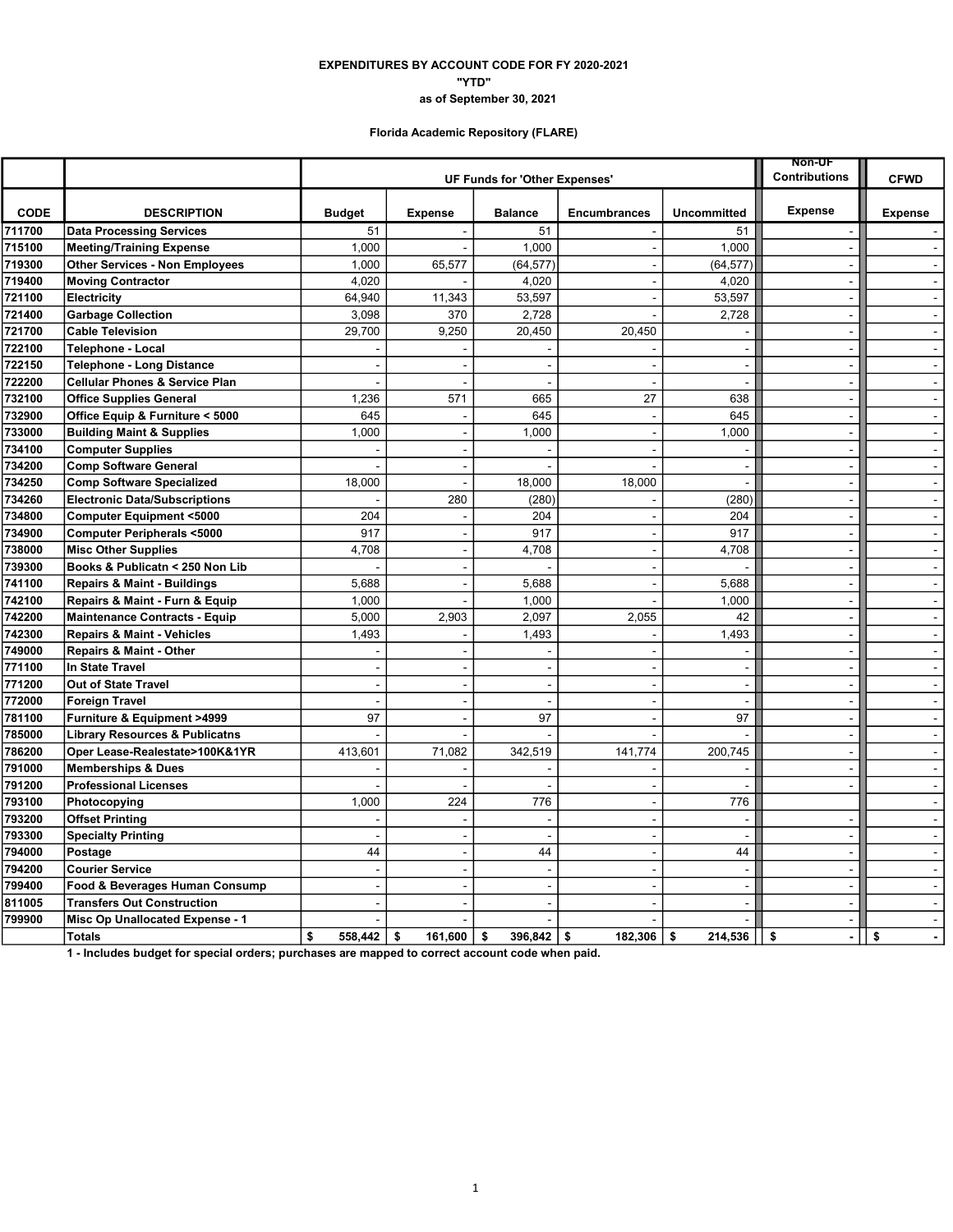### "YTD" EXPENDITURES BY ACCOUNT CODE FOR FY 2020-2021 as of August 31, 2021

# Florida Academic Repository (FLARE)

|             |                                           | <b>Non-UF</b><br><b>UF Funds for 'Other Expenses'</b> |                          |                      |                          |                          |                      |                             |  |  |
|-------------|-------------------------------------------|-------------------------------------------------------|--------------------------|----------------------|--------------------------|--------------------------|----------------------|-----------------------------|--|--|
|             |                                           |                                                       |                          | <b>Contributions</b> | <b>CFWD</b>              |                          |                      |                             |  |  |
| <b>CODE</b> | <b>DESCRIPTION</b>                        | <b>Budget</b>                                         | <b>Expense</b>           | <b>Balance</b>       | <b>Encumbrances</b>      | <b>Uncommitted</b>       | Expense              | <b>Expense</b>              |  |  |
| 711700      | <b>Data Processing Services</b>           | 51                                                    |                          | 51                   |                          | 51                       |                      |                             |  |  |
| 715100      | <b>Meeting/Training Expense</b>           | 1,000                                                 | $\overline{\phantom{a}}$ | 1,000                |                          | 1,000                    | $\overline{a}$       | $\sim$                      |  |  |
| 719300      | <b>Other Services - Non Employees</b>     | 1,000                                                 | $\sim$                   | 1,000                |                          | 1,000                    | $\blacksquare$       | $\sim$                      |  |  |
| 719400      | <b>Moving Contractor</b>                  | 4,020                                                 | $\blacksquare$           | 4,020                |                          | 4,020                    | $\blacksquare$       | $\sim$                      |  |  |
| 721100      | Electricity                               | 64,940                                                | $\overline{a}$           | 64,940               |                          | 64,940                   | ÷,                   | $\sim$                      |  |  |
| 721400      | <b>Garbage Collection</b>                 | 3,098                                                 |                          | 3,098                |                          | 3,098                    | $\blacksquare$       | $\sim$                      |  |  |
| 721700      | <b>Cable Television</b>                   | 29,700                                                | 4,950                    | 24,750               | 24,750                   |                          | $\sim$               | $\sim$                      |  |  |
| 722100      | Telephone - Local                         |                                                       |                          |                      |                          | $\blacksquare$           | $\blacksquare$       | $\blacksquare$              |  |  |
| 722150      | <b>Telephone - Long Distance</b>          |                                                       |                          |                      |                          | $\overline{\phantom{a}}$ | $\blacksquare$       | $\sim$                      |  |  |
| 722200      | <b>Cellular Phones &amp; Service Plan</b> |                                                       |                          | $\sim$               | $\sim$                   | $\sim$                   | $\sim$               | $\sim$                      |  |  |
| 732100      | <b>Office Supplies General</b>            | 1,236                                                 | 560                      | 676                  | 27                       | 649                      | $\blacksquare$       | $\sim$                      |  |  |
| 732900      | Office Equip & Furniture < 5000           | 645                                                   |                          | 645                  | $\sim$                   | 645                      | $\sim$               | $\sim$                      |  |  |
| 733000      | <b>Building Maint &amp; Supplies</b>      | 1,000                                                 | $\blacksquare$           | 1,000                | $\blacksquare$           | 1,000                    | $\blacksquare$       | $\mathbf{r}$                |  |  |
| 734100      | <b>Computer Supplies</b>                  |                                                       | $\blacksquare$           |                      |                          | ÷,                       | $\overline{a}$       | $\blacksquare$              |  |  |
| 734200      | <b>Comp Software General</b>              |                                                       | $\blacksquare$           |                      |                          | $\sim$                   | $\blacksquare$       | $\sim$                      |  |  |
| 734250      | <b>Comp Software Specialized</b>          | 18,000                                                | J.                       | 18,000               | 18,000                   | $\overline{\phantom{a}}$ | $\sim$               | $\sim$                      |  |  |
| 734260      | <b>Electronic Data/Subscriptions</b>      |                                                       | 280                      | (280)                |                          | (280)                    | ÷,                   | $\mathcal{L}^{\mathcal{A}}$ |  |  |
| 734800      | <b>Computer Equipment &lt;5000</b>        | 204                                                   |                          | 204                  |                          | 204                      | $\sim$               | $\sim$                      |  |  |
| 734900      | <b>Computer Peripherals &lt;5000</b>      | 917                                                   | $\overline{a}$           | 917                  | ÷.                       | 917                      | $\overline{a}$       | $\mathbf{r}$                |  |  |
| 738000      | <b>Misc Other Supplies</b>                | 4,708                                                 | $\blacksquare$           | 4,708                | $\blacksquare$           | 4,708                    | $\blacksquare$       | $\blacksquare$              |  |  |
| 739300      | Books & Publicatn < 250 Non Lib           |                                                       | $\overline{\phantom{a}}$ |                      | $\overline{a}$           |                          | $\sim$               | $\sim$                      |  |  |
| 741100      | Repairs & Maint - Buildings               | 5,688                                                 | $\sim$                   | 5,688                | $\sim$                   | 5,688                    | $\sim$               | $\sim$                      |  |  |
| 742100      | Repairs & Maint - Furn & Equip            | 1,000                                                 |                          | 1,000                |                          | 1,000                    | $\blacksquare$       | $\blacksquare$              |  |  |
| 742200      | <b>Maintenance Contracts - Equip</b>      | 5,000                                                 | 2,062                    | 2,938                | 2,897                    | 41                       | $\sim$               | $\sim$                      |  |  |
| 742300      | <b>Repairs &amp; Maint - Vehicles</b>     | 1,493                                                 |                          | 1,493                |                          | 1,493                    | $\blacksquare$       | $\sim$                      |  |  |
| 749000      | Repairs & Maint - Other                   |                                                       |                          |                      |                          |                          | $\blacksquare$       | $\sim$                      |  |  |
| 771100      | <b>In State Travel</b>                    |                                                       | $\sim$                   | ÷                    | $\sim$                   | $\sim$                   | $\sim$               | $\sim$                      |  |  |
| 771200      | Out of State Travel                       |                                                       | ÷,                       | $\blacksquare$       |                          | $\sim$                   | $\blacksquare$       | $\sim$                      |  |  |
| 772000      | <b>Foreign Travel</b>                     |                                                       | $\overline{a}$           | $\overline{a}$       |                          | $\overline{\phantom{a}}$ | $\blacksquare$       | $\sim$                      |  |  |
| 781100      | Furniture & Equipment >4999               | 97                                                    | $\overline{\phantom{a}}$ | 97                   | $\overline{\phantom{a}}$ | 97                       | $\blacksquare$       | $\sim$                      |  |  |
| 785000      | <b>Library Resources &amp; Publicatns</b> |                                                       |                          |                      |                          |                          | $\sim$               | $\sim$                      |  |  |
| 786200      | Oper Lease-Realestate>100K&1YR            | 413,601                                               | 91,566                   | 322,035              | 178,652                  | 143,383                  | $\blacksquare$       | $\bullet$                   |  |  |
| 791000      | <b>Memberships &amp; Dues</b>             |                                                       |                          |                      |                          | $\overline{\phantom{a}}$ | $\blacksquare$       | $\sim$                      |  |  |
| 791200      | <b>Professional Licenses</b>              |                                                       |                          | $\blacksquare$       | $\sim$                   | $\sim$                   | $\blacksquare$       | $\sim$                      |  |  |
| 793100      | Photocopying                              | 1,000                                                 | 170                      | 830                  |                          | 830                      |                      | $\sim$                      |  |  |
| 793200      | <b>Offset Printing</b>                    |                                                       |                          | $\overline{a}$       | ÷.                       | ÷.                       | $\blacksquare$       | $\sim$                      |  |  |
| 793300      | <b>Specialty Printing</b>                 |                                                       | $\blacksquare$           | $\blacksquare$       | $\sim$                   | $\overline{\phantom{a}}$ | $\overline{a}$       | $\blacksquare$              |  |  |
| 794000      | Postage                                   | 44                                                    | $\ddot{\phantom{a}}$     | 44                   | $\overline{\phantom{a}}$ | 44                       | $\blacksquare$       | $\blacksquare$              |  |  |
| 794200      | <b>Courier Service</b>                    |                                                       | $\overline{\phantom{a}}$ | $\blacksquare$       | $\sim$                   | $\sim$                   | $\blacksquare$       | $\sim$                      |  |  |
| 799400      | Food & Beverages Human Consump            |                                                       | ÷                        | $\sim$               | ÷.                       | $\sim$                   | $\sim$               | $\sim$                      |  |  |
| 811005      | <b>Transfers Out Construction</b>         |                                                       |                          |                      |                          | Ĭ.                       | $\sim$               | $\sim$                      |  |  |
| 799900      | Misc Op Unallocated Expense - 1           |                                                       |                          |                      |                          | ÷.                       | $\blacksquare$       | $\sim$                      |  |  |
|             | <b>Totals</b>                             | \$<br>558,442                                         | \$<br>99,588             | \$<br>458,854        | \$<br>224,326            | \$<br>234,528            | \$<br>$\overline{a}$ | \$<br>$\blacksquare$        |  |  |
|             |                                           |                                                       |                          |                      |                          |                          |                      |                             |  |  |

1 - Includes budget for special orders; purchases are mapped to correct account code when paid.